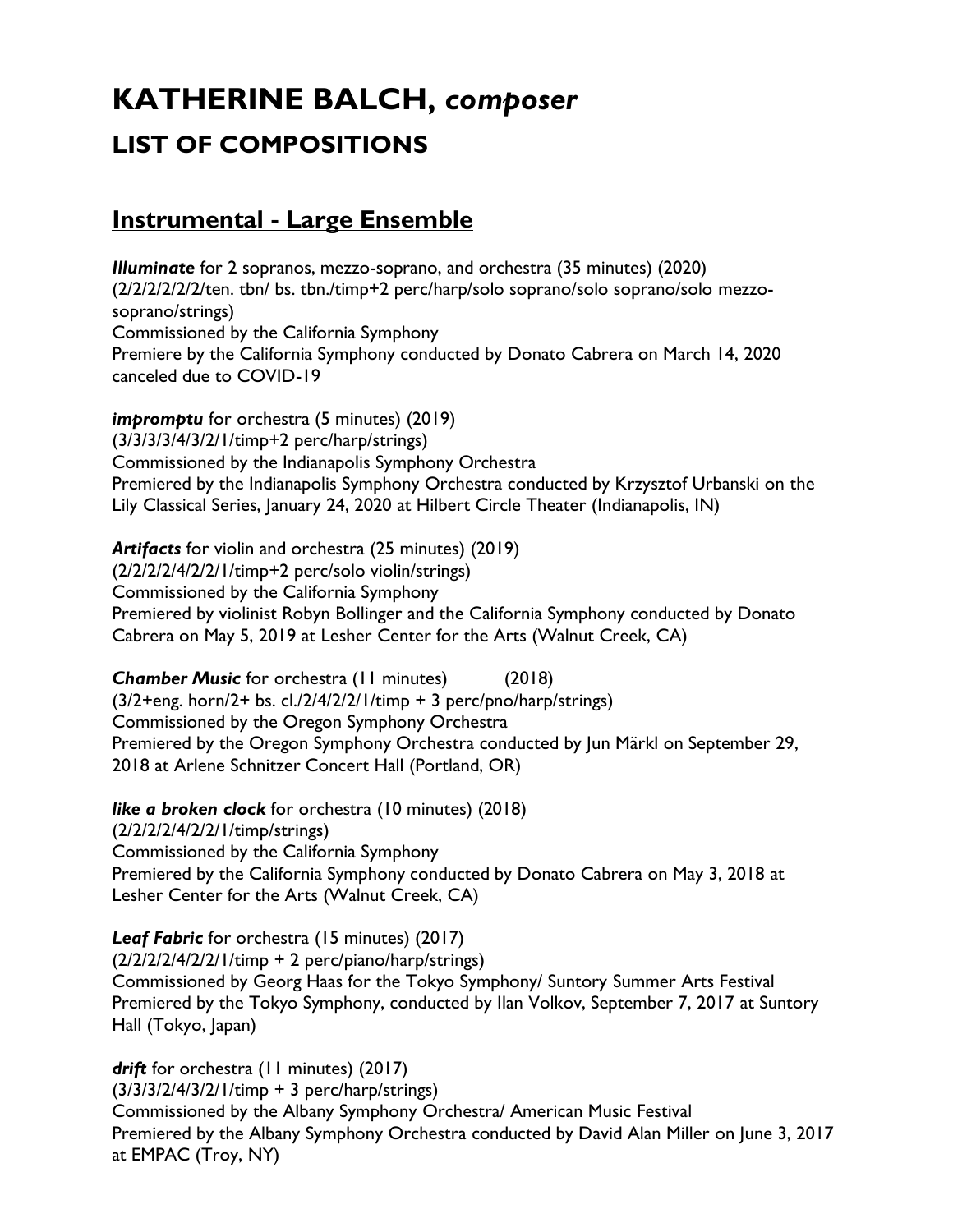*Una Corda* for prepared piano and ensemble (7.5 minutes) (2016) (flute, clarinet, bassoon, trumpet, trombone, percussion, piano, strings (single or multiple)) Commissioned by LA Philharmonic National Composer's Intesive Premiered by wildUp conducted by Christophe Rountree on October 1, 2016 at Disney Hall (Los Angeles, CA)

After for soprano and ensemble (4 minutes) (2016) (flute, oboe, clarinet, percussion, harp, solo soprano, single strings) Commissioned by the Albany Symphony Orchestra Premiered by Albany Symphony Orchestra Dogs of Desire on June 11, 2016 at St. Paul Episcopal Church (Albany, NY)

*New Geometry* arr**.** for large ensemble (9 minutes) (2015/arr. 2017) (flute, clarinet, saxophone, horn, trombone, percussion, harp, piano, strings (single or multiple)) Arrangement commissioned by Contemporaneous Premiered by Contemporaneous on October 1, 2016 at Roulette (New York, NY)

*Leaf Catalogue* for orchestra (9 minutes) (2015) (2/2/2/2/4/2/2/1/timp+2 perc/piano/harp/strings) Commissioned by the Yale Philharmonia Premiered by the Yale Philharmonia on December 10, 2015 at Woolsey Hall (New Haven, CT) **American Composer's Orchestra (Underwood Readings) Minnesota Orchestra (Composer's Institute) Finalist, BMI Student Composer Awards & ASCAP Morton Gould Award**

*Passacaglia* for orchestra (12 minutes) (2015) (2/2/2/2/4/2/2/1/timp + 2 perc/piano/harp/strings) Written for the New England Conservatory Philharmonic Read by American Academy of Conductor's Orchestra at Aspen Music Festival **Finalist, ASCAP Morton Gould Award & BMI** 

**Epiphyte** for piano and orchestra (11.5 minutes) (2014) (2/2/2/2/4/2/1/2/timp+2 perc/harp/solo piano/strings) Commissioned by the New York Youth Symphony as part of the First Music Commission Program Premiered by the pianist Michael Brown and New York Youth Symphony conducted by Joshua Gersen on November 24, 2013 at Carnegie Hall (New York, NY) **ASCAP Morton Gould Award Finalist, BMI Student Composer Awards**

## **Instrumental – Chamber / Small Ensemble**

*Kalesa Ed Kaluca* for seven double basses (10 minutes) (2019) Commissioned by the Tanglewood Music Center Premiered by Fellows of the Tanglewood Music Center on July 7, 2019 at Seiji Ozawa Hall (Lenox, MA)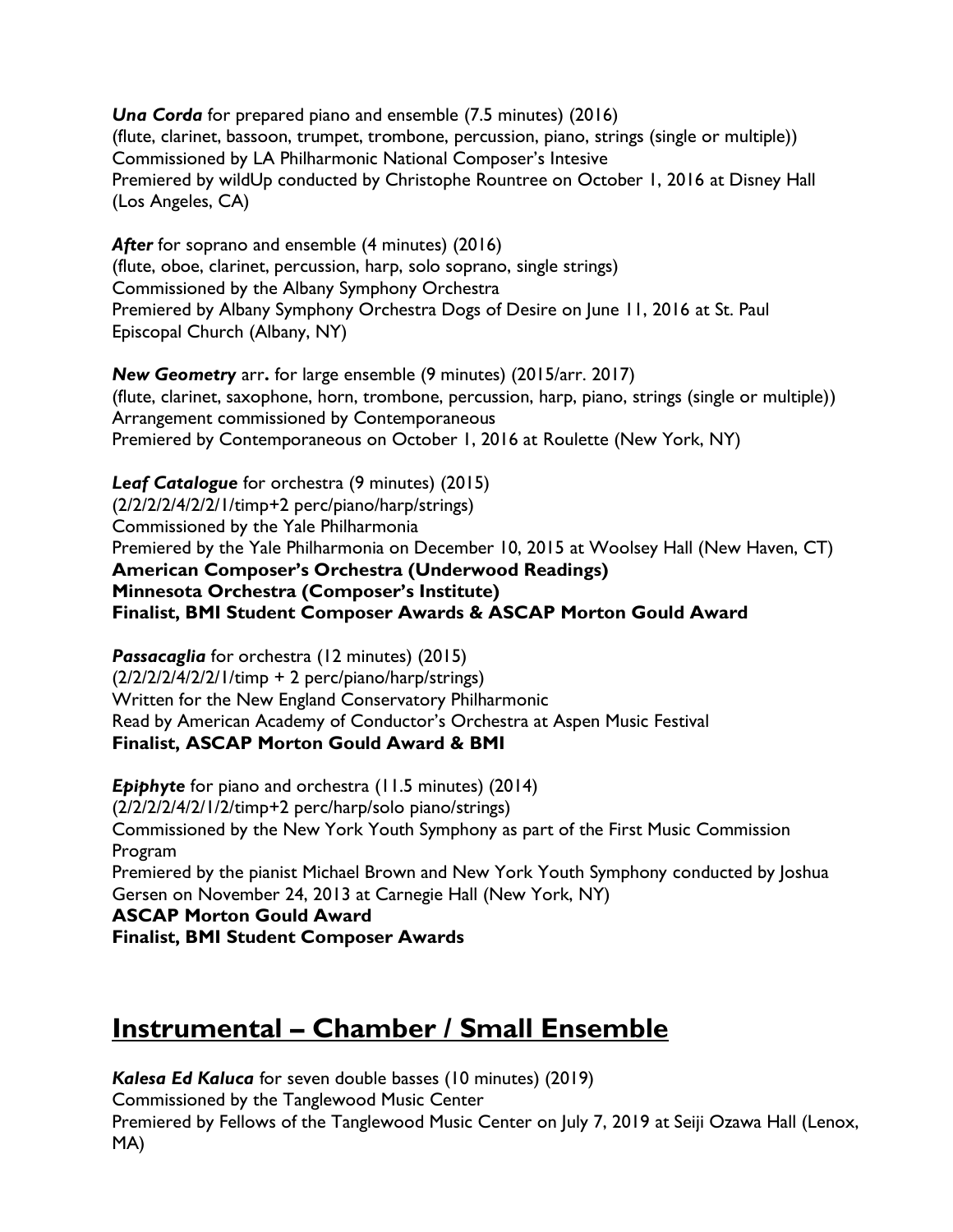*drip music* for string quartet (9 minutes) (2019) Commissioned by Concert Artists Guild, with support from the Adele and John Gray Endowment Fund Premiere by the Argus Quartet on May 6, 2019 at Alice Tully Hall (New York, NY)

**Trio** for double bass, percussion, and piano (17.5 minutes) (2018) Commissioned by Chamber Music America Premiered by Bearthoven on April 9, 2018 at Pioneer Works (Brooklyn, NY)

**Prelude** for cello and piano (10 minutes) (2019)

Commissioned by Young Concert Artists, with sponsorship from YCA alumni Premiered by Zlatomir Fung, cello and Tengku Irfan, piano on the Young Concert Artists Series at Merkin Concert Hall (New York, NY) February 2019 and the Kennedy Center Terrace Theater (Washington, DC) April 2019

*drip / spin* for flute and piano (9 minutes) (2018) Commissioned by Young Concert Artists, with sponsorship from YCA alumni. Dedicated to the memory of Paul Dunkel. Premiered by Anthony Trionfo, flute and Anthony Cano Smit, piano on the Young Concert

Artists Series at the Kennedy Center Terrace Theater (Washington, DC) and Merkin Concert Hall (New York, NY) March 2018

**Phrases** for soprano and double bass and jingle bell (7 minutes) (2017) Written for Columbia Composer's Concert Series Premiered by Charlotte Mundy and Doug Balliett on February 25, 2017 at DiMenna Center (New York, NY)

*Uni | sono* for saxophone, piano, harp and violin (9 minutes) (2016) (alto saxophone, harp, prepared piano, and violin) Commissioned by the Walden School Premiered by the International Contemporary Ensemble on July 15, 2016 at The Dublin School (Dublin, NH)

*Thread Unfurled* for flute and piano (9 minutes) (2016) Commissioned by Duo Axis with support from New Music USA Premiered by Duo Axis on March 15, 2016 at Eastman School of Music (Rochester, NY)

*Vidi l'Angelo nel marmo* for soprano and double bass (7 minutes) (2015) Commissioned by Departure Duo Premiered by Departure Duo May 6, 2016 at New England Conservatory (Boston, MA) **International Society of Double Bassists composition competition Grand Prize BMI student composer award (2017)**

*New Geometry* for mixed octet (9.5 minutes) (2015) (flute, clarinet, trombone, prepared piano, percussion, violin, cello, and double bass) Commissioned by IRCAM Manifeste (Paris, France) Premiered by Ensemble Intercontemporain on June 27, 2015 at Centquatre (Paris, France) **Honorable Mention, American Modern Ensemble 10th Annual Composition Competition**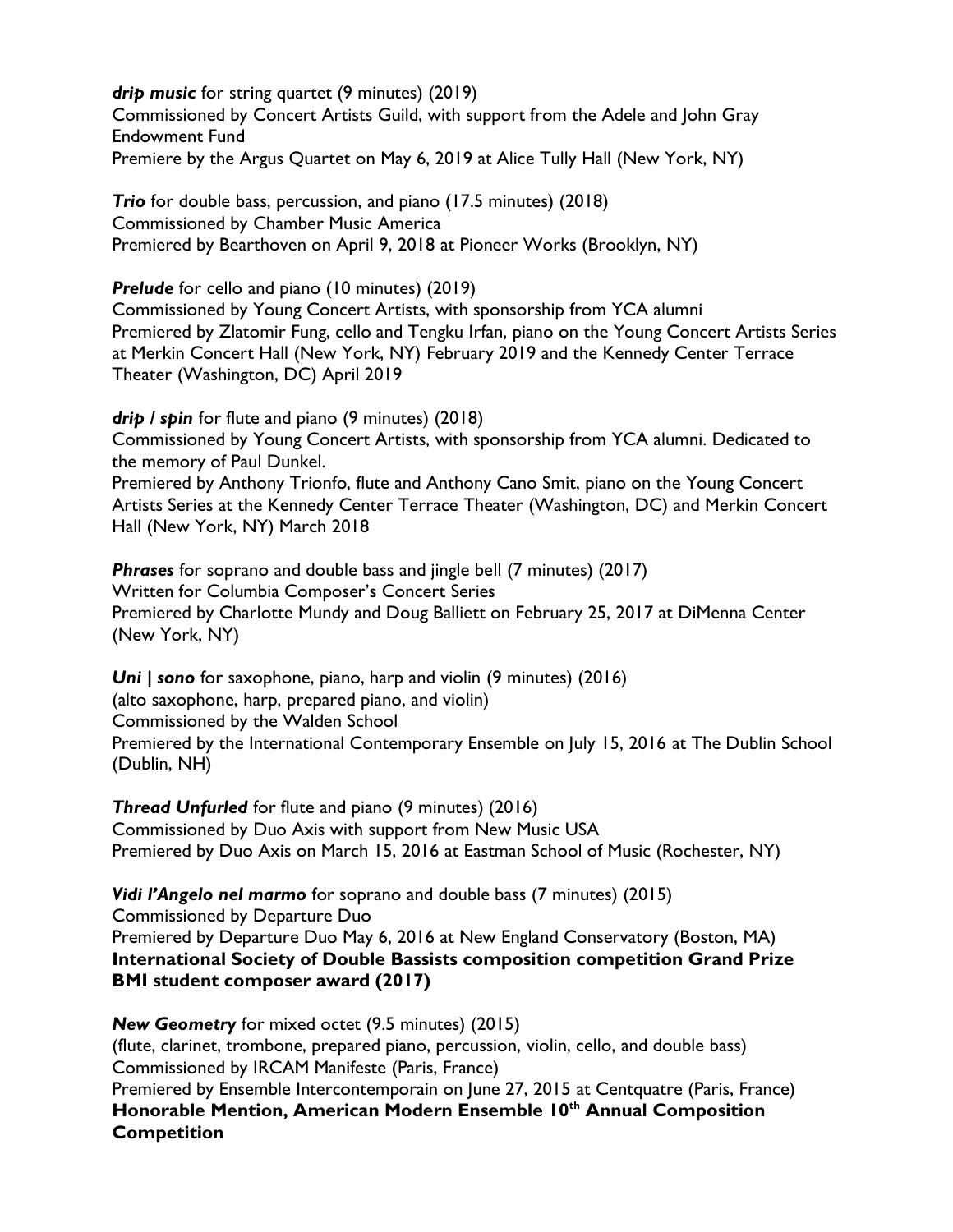*With Each Breathing* for string quartet (9.5 minutes) (2015) Commissioned by the Santa Fe Chamber Music Festival Premiered by the FLUX quartet on August 7, 2015 at the New Mexico Museum of Art's St. Francis Auditorium (Santa Fe, NM)

*Speckled the Green and Blue* for pierrot ensemble and percussion (8 minutes) (2014 r. 2015) Commissioned by Collage New Music Premiered by Collage New Music on March 1, 2015 at Longy School of Music (Boston, MA)

*Ordinary Matter* for piano four hands (6 minutes) (2015) Commissioned by ZOFO duo Premiered by ZOFO duo on May 10, 2018 at The Kitchen (New York, NY)

*Recordatorio* for contralto (or countertenor) and baroque ensemble (7 minutes) (2014) (2 baroque violins, baroque cello, and harpsichord) Written for Antico Moderno and Hilary Summers Premiered by Antico Moderno and Hilary Summers on February 5, 2014 at Yale University's Morse Recital Hall (New Haven, CT)

*Triple Point* for mixed septet (10 minutes) (2013) (clarinet, trombone, percussion, piano, violin, and double bass) Commissioned by Norfolk Music Festival/ New Music Workshop Premiered by the Norfolk New Music Ensemble on June 28, 2013 **Featured on New England Conservatory Composer's Faculty Series 1st prize, American Modern Ensemble 8th Annual Composition Competition** 

## **Opera, Theater, and Choir**

*Sonnet 53* for mixed (SSAATTBB) choir and piano (5 minutes) (2015) Commissioned by the New York Virtuoso Singers Premiered by the New York Virtuoso Singers on November 29, 2015 at National Sawdust (Brooklyn, NY) **Finalist, Sorel Medallion Competition**

*aeiou* for SSAA unaccompanied choir (4.5 minutes) (2014) Written for the Yale Camerata Premiered by the Yale Camerata on December 11, 2014 at Yale University's Woosley Hall (New Haven, CT)

*On The Great Longing* for four actors and four instrumentalists (14 minutes) (2014) (clarinet, violin, cello, and double bass) based on texts by Friedrich Nietzsche and Milan Kundera, in collaboration with Yale School of Drama, Yale School of Art Premiered by students of Yale School of Music and Yale School of Drama on December 4, 2014 at the Yale School of Art (New Haven, CT)